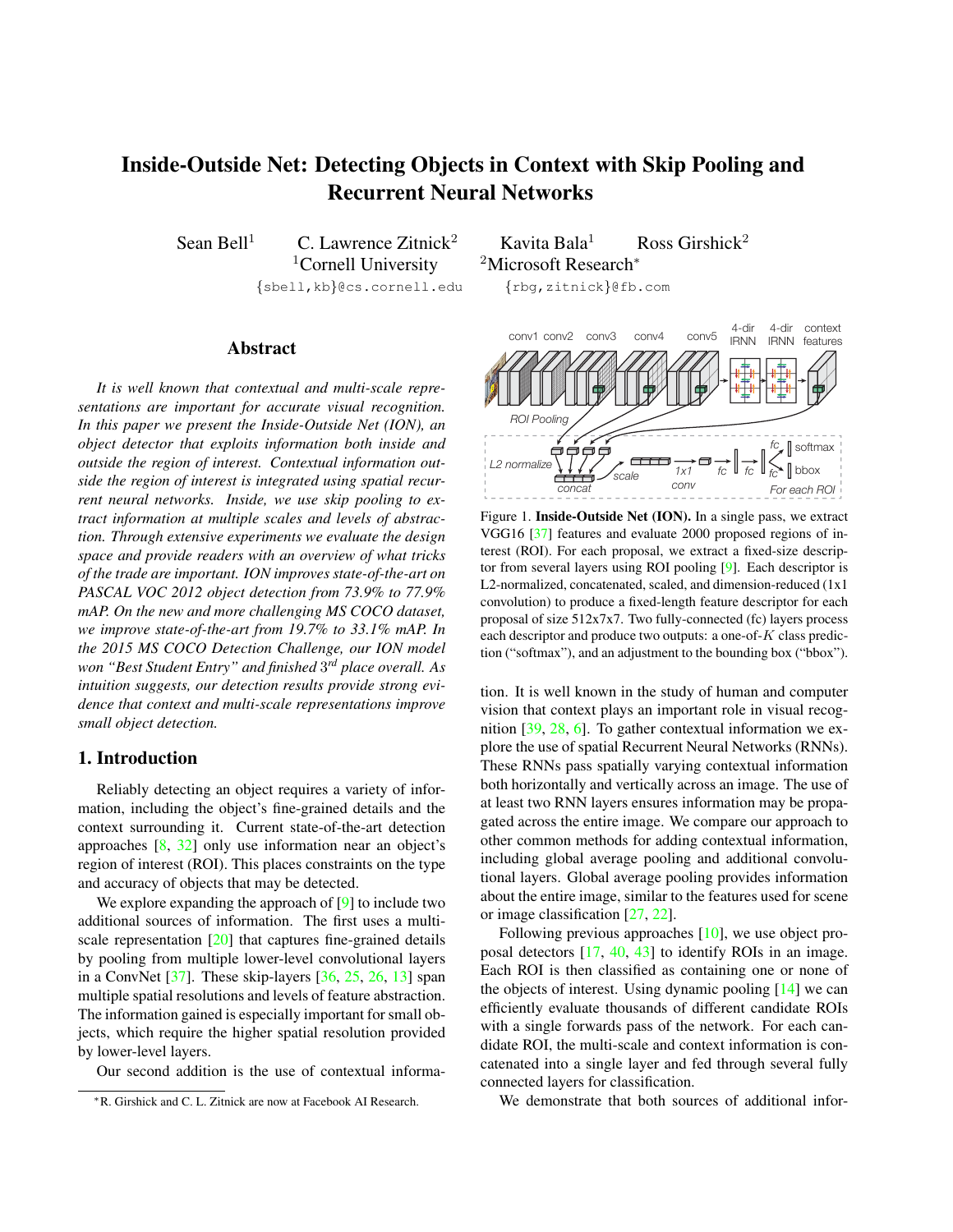<span id="page-1-0"></span>mation, context and multi-scale, are complementary in nature. This matches our intuition that context features look broadly across the image, while multi-scale features capture more fine-grained details. We show large improvements on the PASCAL VOC [\[7\]](#page-8-16) and Microsoft COCO [\[24\]](#page-8-17) object detection datasets and provide a thorough evaluation of the gains across different object types. We find that they are most significant for object types that have been historically difficult. For example, we show improved accuracy for potted plants which are often small and amongst clutter. In general, we find that our approach is more adept at detecting small objects than previous state-of-the-art methods. For heavily occluded objects like chairs, gains are found when using contextual information.

While the technical methods employed (spatial RNNs [\[11,](#page-8-18) [3,](#page-8-19) [42\]](#page-9-3), skip-layer connections [\[36,](#page-8-5) [25,](#page-8-6) [26,](#page-8-7) [13\]](#page-8-8)) have precedents in the literature, we demonstrate that their well-executed combination has an unexpectedly positive impact on the detector's accuracy. As always, the devil is in the details [\[4\]](#page-8-20) and thus our paper aims to provide a thorough exploration of design choices and their outcomes.

Contributions. We make the following contributions:

- 1. We introduce the ION architecture that leverages context and multi-scale skip pooling for object detection.
- 2. We achieve state-of-the-art results on PASCAL VOC 2007, with a mAP of 80.1%, VOC 2012, with a mAP of 77.9%, and on COCO, with a mAP of 33.1%.
- 3. We conduct extensive experiments evaluating choices like the number of layers combined, using a segmentation loss, normalizing feature amplitudes, different RNN architectures, and other variations.
- 4. We analyze ION's performance and find improved accuracy across the board, especially for small objects.

# 2. Prior work

ConvNet object detectors. ConvNets with a small number of hidden layers have been used for object detection for the last two decades  $(e.g., from [41] to [36])$  $(e.g., from [41] to [36])$  $(e.g., from [41] to [36])$  $(e.g., from [41] to [36])$  $(e.g., from [41] to [36])$ . Until recently, they were successful in restricted domains such as face detection. Recently, deeper ConvNets have led to radical improvements in the detection of more general object categories. This shift came about when the successful application of deep ConvNets to image classification [\[22\]](#page-8-12) was transferred to object detection in the R-CNN system of Girshick *et al*. [\[10\]](#page-8-13) and the OverFeat system of Sermanet *et al*. [\[35\]](#page-8-21). Our work builds on the rapidly evolving R-CNN ("region-based convolutional neural network") line of work. Our experiments are conducted with Fast R-CNN [\[9\]](#page-8-2), which is an end-to-end trainable refinement of He *et al*.'s SPPnet [\[14\]](#page-8-15). We discuss the relationship of our approach to other methods later in the paper in the context of our model description and experimental results.

Spatial RNNs. Recurrent Neural Networks (RNNs) exist in various extended forms, including bidirectional RNNs [\[34\]](#page-8-22) that process sequences left-to-right and rightto-left in parallel. Beyond simple sequences, RNNs exist in full multi-dimensional variants, such as those introduced by Graves and Schmidhuber [\[11\]](#page-8-18) for handwriting recognition, or as hierarchical recurrent pyramids (the Neural Abstraction Pyramid [\[2\]](#page-8-23)). As a lower-complexity alternative, [\[3,](#page-8-19) [42\]](#page-9-3) explore running an RNN spatially (or laterally) over a feature map in place of convolutions. In this paper, we employ spatial RNNs as a mechanism for computing contextual features for use in object detection.

Skip-layer connections. Skip-layer connections are a classic neural network idea wherein activations from a lower layer are routed directly to a higher layer while bypassing intermediate layers. The specifics of the wiring and combination method differ between models and applications. Our usage of skip connections is most closely related to those used by Sermanet *et al*. [\[36\]](#page-8-5) (termed "multi-stage features") for pedestrian detection. Different from [\[36\]](#page-8-5), we find it essential to L2 normalize activations from different layers prior to combining them.

The need for activation normalization when combining features across layers was recently noted by Liu *et al*. (ParseNet [\[25\]](#page-8-6)) in a model for semantic segmentation that makes use of global image context features. Skip connections have also been popular in recent models for semantic segmentation, such as the "fully convolutional networks" in [\[26\]](#page-8-7), and for object instance segmentation, such as the "hypercolumn features" in [\[13\]](#page-8-8).

## 3. Architecture: Inside-Outside Net (ION)

In this section we describe ION (Figure  $1$ ), a detector with an improved descriptor both inside and outside the ROI. We begin with a brief overview of the entire architecture, followed by specific details. To detect objects, a single deep ConvNet processes an image, and the convolutional feature maps from each layer are stored in memory. At the top of the network, a 2x stacked 4-directional IRNN (Figure [2,](#page-2-0) explained later) computes context features that describe the image both globally and locally. The context features have the same dimensions as "conv5." This is done once per image. In addition, we have thousands of proposal regions (ROIs) that might contain objects. For each ROI, we extract a fixed-length feature descriptor from several layers ("conv3", "conv4", "conv5", and "context features"). The descriptors are L2-normalized, concatenated, re-scaled, and dimension-reduced (1x1 convolution) to produce a fixed-length feature descriptor for each proposal of size  $512x7x7$ . Two fully-connected (FC) layers process each descriptor and produce two outputs: a one-of- $K$  object class prediction ("softmax"), and an adjustment to the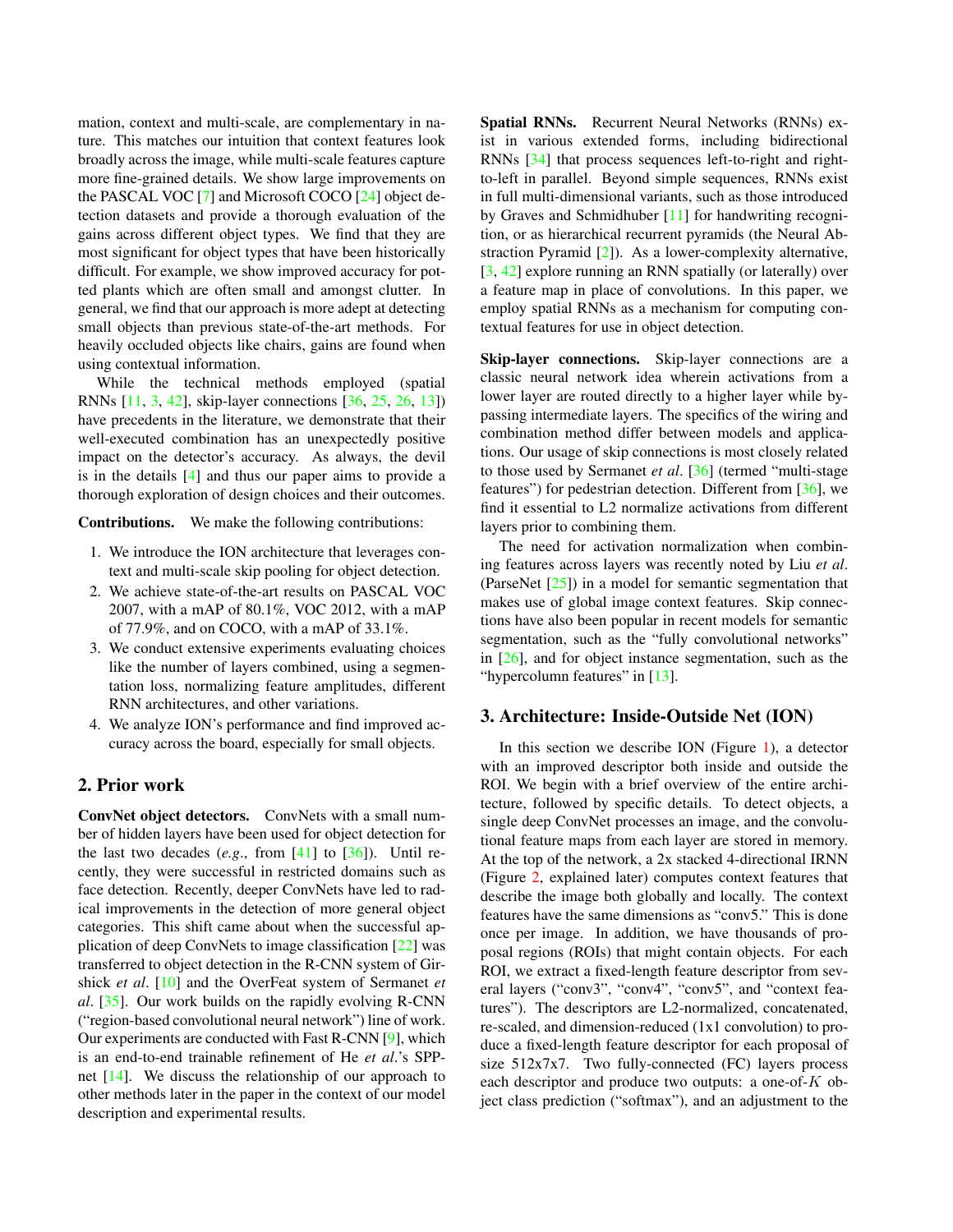<span id="page-2-2"></span>

<span id="page-2-0"></span>Figure 2. Four-directional IRNN architecture. We use "IRNN" units [\[23\]](#page-8-24) which are RNNs with ReLU recurrent transitions, initialized to the identity. All transitions to/from the hidden state are computed with 1x1 convolutions, which allows us to compute the recurrence more efficiently (Eq. [1\)](#page-3-0). When computing the context features, the spatial resolution remains the same throughout (same as conv5). The semantic segmentation regularizer has a 16x higher resolution; it is optional and gives a small improvement of around +1 mAP point.

proposal region's bounding box ("bbox"). The rest of this section explains the details of ION and motivates why we chose this particular architecture.

#### <span id="page-2-1"></span>3.1. Pooling from multiple layers

Recent successful detectors such as Fast R-CNN, Faster R-CNN [\[32\]](#page-8-1), and SPPnet, all pool from the last convolutional layer ("conv5 3") in VGG16 [\[37\]](#page-8-4). In order to extend this to multiple layers, we must consider issues of dimensionality and amplitude.

Since we know that pre-training on ImageNet is important to achieve state-of-the-art performance [\[1\]](#page-8-25), and we would like to use the previously trained VGG16 network [\[37\]](#page-8-4), it is important to preserve the existing layer shapes. Therefore, if we want to pool out of more layers, the final feature must also be shape 512x7x7 so that it is the correct shape to feed into the first fully-connected layer (fc6). In addition to matching the original shape, we must also match the original activation amplitudes, so that we can feed our feature into fc6.

To match the required  $512x7x7$  shape, we concatenate each pooled feature along the channel axis and reduce the dimension with a 1x1 convolution. To match the original amplitudes, we L2 normalize each pooled ROI and re-scale back up by an empirically determined scale. Our experiments use a "scale layer" with a learnable per-channel scale initialized to 1000 (measured on the training set). We later show in Section [5.2](#page-6-0) that a fixed scale works just as well.

As a final note, as more features are concatenated together, we need to correspondingly decrease the initial weight magnitudes of the 1x1 convolution, so we use "Xavier" initialization [\[38\]](#page-8-26).

#### 3.2. Context features with IRNNs

Our architecture for computing context features in ION is shown in more detail in Figure [2.](#page-2-0) On top of the last convolutional layer (conv5), we place RNNs that move *laterally* across the image. Traditionally, an RNN moves left-to-right along a sequence, consuming an input at every step, updating its hidden state, and producing an output. We extend this to two dimensions by placing an RNN along each row and along each column of the image. We have four RNNs in total that move in the cardinal directions: right, left, down, up. The RNNs sit on top of conv5 and produce an output with the same shape as conv5.

There are many possible forms of recurrent neural networks that we could use: gated recurrent units (GRU) [\[5\]](#page-8-27), long short-term memory (LSTM) [\[15\]](#page-8-28), and plain tanh recurrent neural networks. In this paper, we explore RNNs composed of rectified linear units (ReLU). Le *et al*. [\[23\]](#page-8-24) recently showed that these networks are easy to train and are good at modeling long-range dependencies, if the recurrent weight matrix is initialized to the identity matrix. This means that at initialization, gradients are propagated backwards with full strength. Le *et al*. [\[23\]](#page-8-24) call a ReLU RNN initialized this way an "IRNN," and show that it performs almost as well as an LSTM for a real-world language modeling task, and better than an LSTM for a toy memory problem. We adopt this architecture because it is very simple to implement and parallelize, and is much faster than LSTMs or GRUs to compute.

For our problem, we have four independent IRNNs that move in four directions. To implement the IRNNs as efficiently as possible, we split the internal IRNN computations into separate logical layers. Viewed this way, we can see that the input-to-hidden transition is a 1x1 convolution, and that it can be shared across different directions. Sharing this transition allows us to remove 6 conv layers in total with a negligible effect on accuracy  $(-0.1 \text{ mAP})$ . The bias can be shared in the same way, and merged into the 1x1 conv layer. The IRNN layer now only needs to apply the recurrent matrix and apply the nonlinearity at each step. The output from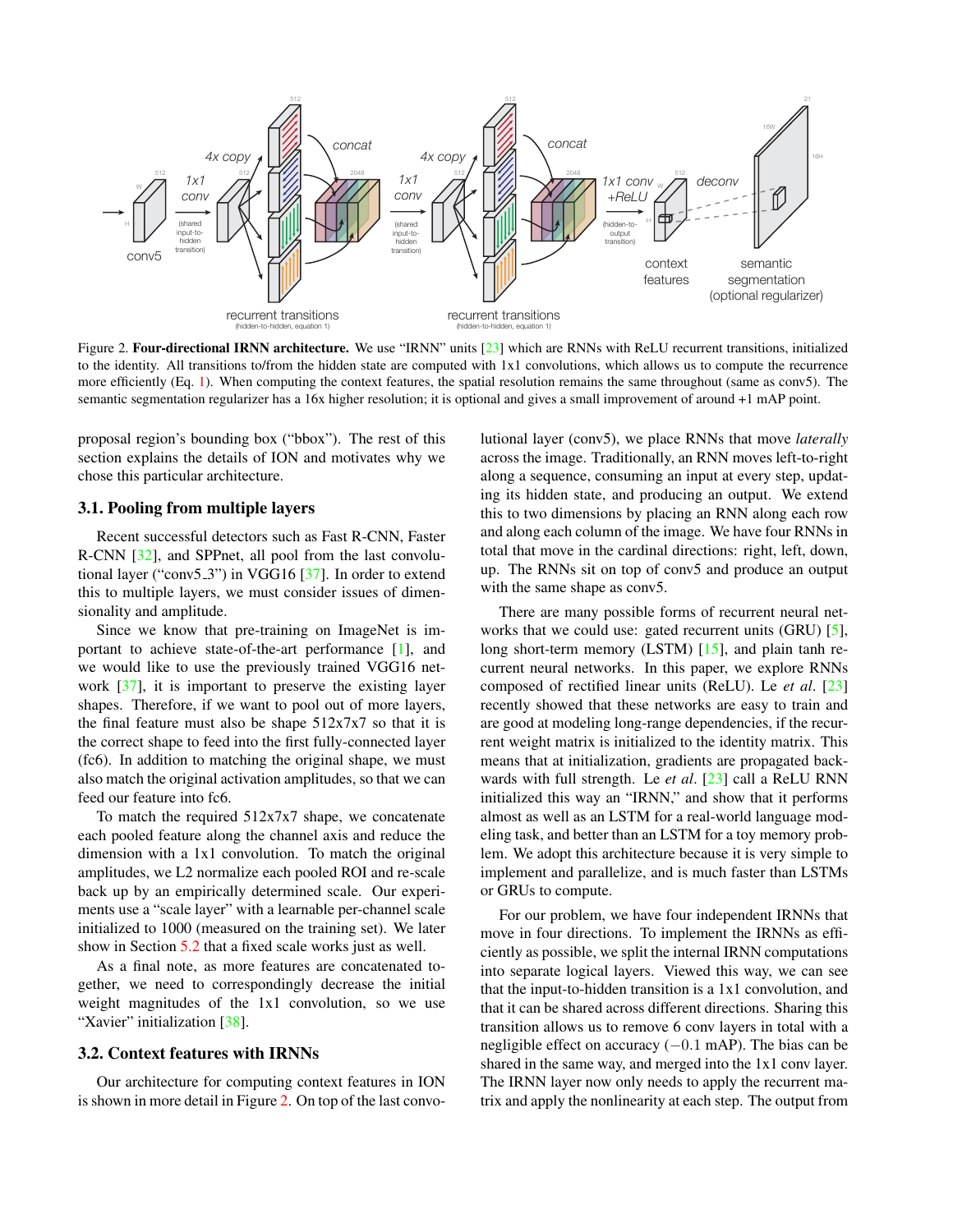<span id="page-3-4"></span>

<span id="page-3-1"></span>Figure 3. Interpretation of the first IRNN output. Each cell in the output summarizes the features to the left/right/top/bottom.

the IRNN is computed by concatenating the hidden state from the four directions at each spatial location.

This is the update for an IRNN that moves to the right; similar equations exist for the other directions:

$$
h_{i,j}^{\text{right}} \leftarrow \max\left(\mathbf{W}_{hh}^{\text{right}} h_{i,j-1}^{\text{right}} + h_{i,j}^{\text{right}}, 0\right). \tag{1}
$$

Notice that the input is not explicitly shown in the equation, and there is no input-to-hidden transition. This is because it was computed as part of the 1x1 input-to-hidden convolution, and then copied in-place to each hidden layer. For each direction, we can compute all of the independent rows/columns in parallel, stepping all IRNNs together with a single matrix multiply. On a GPU, this results in large speedups compared to computing the RNN cells one by one.

We also explore using semantic segmentation labels to regularize the IRNN output. When using these labels, we add the deconvolution and crop layer as implemented by Long *et al.* [\[26\]](#page-8-7). The deconvolution upsamples by 16x with a 32x32 kernel, and we add an extra softmax loss layer with a weight of 1. This is evaluated in Section [5.3.](#page-6-1)

Variants and simplifications. We explore several further simplifications.

1. We fixed the hidden transition matrix to the identity  $\mathbf{W}_{hh}^{\text{right}} = I$ , which allows us to entirely remove it:

$$
h_{i,j}^{\text{right}} \leftarrow \max\left(h_{i,j-1}^{\text{right}} + h_{i,j}^{\text{right}}, 0\right). \tag{2}
$$

This is like an accumulator, but with ReLU after each step. In Section [5.5](#page-7-0) we show that removing the recurrent matrix has a surprisingly small impact.

- 2. To prevent overfitting, we include dropout layers ( $p =$ 0.25) after each concat layer in all experiments. We later found that in fact the model is underfitting and there is no need for dropout anywhere in the network.
- 3. Finally, we trained a separate bias  $b_0$  for the first step in the RNN in each direction. However, since it tends to remain near zero after training, this component is not really necessary.

Interpretation. After the first 4-directional IRNN (out of the two IRNNs), we obtain a feature map that summarizes nearby objects at every position in the image. As illustrated

in Figure [3,](#page-3-1) we can see that the first IRNN creates a summary of the features to the left/right/top/bottom of every cell. The subsequent 1x1 convolution then mixes this information together as a dimension reduction.

After the second 4-directional IRNN, every cell on the output depends on every cell of the input. In this way, our context features are both global and local. The features vary by spatial position, and each cell is a global summary of the image with respect to that specific spatial location.

# 4. Results

<span id="page-3-0"></span>We train and evaluate our dataset on three major datasets: PASCAL VOC2007 [\[7\]](#page-8-16), VOC2012, and on MS COCO [\[24\]](#page-8-17). We demonstrate state-of-the-art results on all three datasets.

#### <span id="page-3-3"></span>4.1. Experimental setup

All of our experiments use Fast R-CNN [\[9\]](#page-8-2) built on the Caffe [\[18\]](#page-8-29) framework, and the VGG16 architecture [\[37\]](#page-8-4), all of which are available online. As is common practice, we use the publicly available weights pre-trained on ILSVRC2012 [\[33\]](#page-8-30) downloaded from the Caffe Model Zoo.<sup>[1](#page-3-2)</sup>

We make some changes to Fast R-CNN, which give a small improvement over the baseline. We use 4 images per mini-batch, implemented as 4 forward/backward passes of single image mini-batches, with gradient accumulation. We sample 128 ROIs per image leading to 512 ROIs per model update. We measure the L2 norm of the parameter gradient vector and rescale it if its norm is above 20 (80 when accumulating over 4 images).

To accelerate training, we use a two-stage schedule. As noted by Girshick [\[9\]](#page-8-2), it is not necessary to fine-tune all layers, and nearly the same performance can be achieved by fine-tuning starting from conv3<sub>-1</sub>. With this in mind, we first train for 40k iterations with conv1 $\text{-}1$  through conv5 $\text{-}3$ frozen, and then another 100k iterations with only conv1\_1 through conv2.2 frozen. All other layers are fine-tuned. When training for COCO, we use 80k and 320k iterations respectively. We found that shorter training schedules are not enough to fully converge.

We also use a different learning rate (LR) schedule. The LR exponentially decays from  $5 \cdot 10^{-3}$  to  $10^{-4}$  in the first stage, and from  $10^{-3}$  to  $10^{-5}$  in the second stage. To reduce the effect of random variation, we fix the random seed so that all variants see the same images in the same order. For PASCAL VOC we use the same pre-computed selective search boxes from Fast R-CNN, and for COCO we use the boxes precomputed by Hosang *et al*. [\[17\]](#page-8-14). Finally, we modified the test thresholds in Fast R-CNN so that we keep only boxes with a softmax score above 0.05, and keep at most 100 boxes per image.

<span id="page-3-2"></span><sup>1</sup><https://github.com/BVLC/caffe/wiki/Model-Zoo>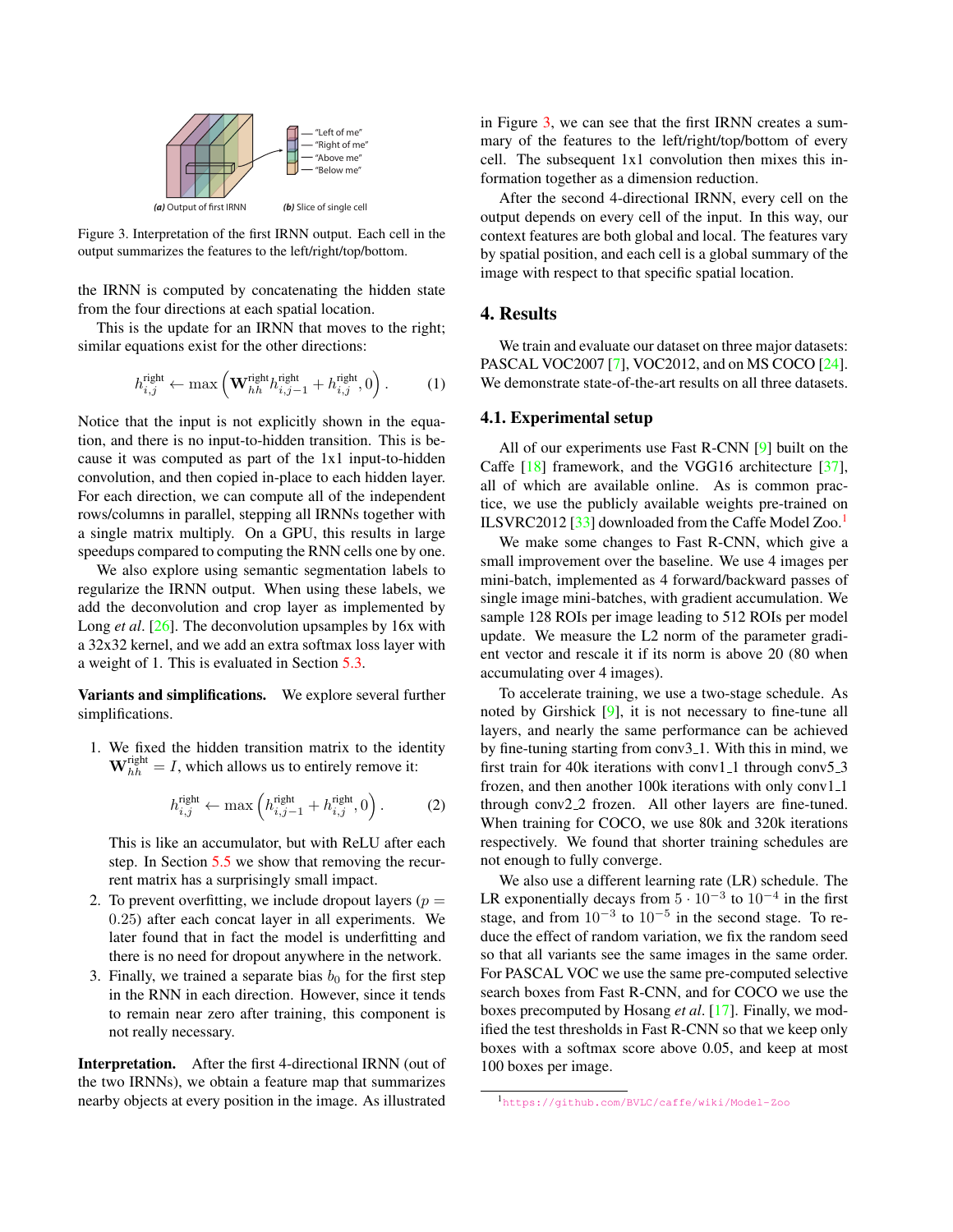<span id="page-4-3"></span>

| Method                                   |           | Boxes RWD                              | Train     |      | $Time \mid mAP \mid$ |  |  |  |  |  |  |                                                                       | aero bike bird boat bottle bus car cat chair cow table dog horse mbike person plant sheep sofa train tv |  |  |  |
|------------------------------------------|-----------|----------------------------------------|-----------|------|----------------------|--|--|--|--|--|--|-----------------------------------------------------------------------|---------------------------------------------------------------------------------------------------------|--|--|--|
| <b>FRCN</b> [9]                          | <b>SS</b> |                                        | $07+12$   | 0.3s | 70.0                 |  |  |  |  |  |  |                                                                       | 77.0 78.1 69.3 59.4 38.3 81.6 78.6 86.7 42.8 78.8 68.9 84.7 82.0 76.6 69.9 31.8 70.1 74.8 80.4 70.4     |  |  |  |
| Faster $\lceil 32 \rceil$                | RPN       |                                        | $07+12$   | 0.2s | 73.2                 |  |  |  |  |  |  |                                                                       | 76.5 79.0 70.9 65.5 52.1 83.1 84.7 86.4 52.0 81.9 65.7 84.8 84.6 77.5 76.7 38.8 73.6 73.9 83.0 72.6     |  |  |  |
| MR-CNN $[8]$ SS+EB                       |           | $\checkmark$                           | $07 + 12$ | 30s  | 78.2                 |  |  |  |  |  |  |                                                                       | 80.3 84.1 78.5 70.8 68.5 88.0 85.9 87.8 60.3 85.2 73.7 87.2 86.5 85.0 76.4 48.5 76.3 75.5 85.0 81.0     |  |  |  |
| ION [ours] SS                            |           |                                        | $07 + 12$ | 0.8s | 74.6                 |  |  |  |  |  |  |                                                                       | 78.2 79.1 76.8 61.5 54.7 81.9 84.3 88.3 53.1 78.3 71.6 85.9 84.8 81.6 74.3 45.6 75.3 72.1 82.6 81.4     |  |  |  |
| ION [ours] SS                            |           |                                        | $07 + 12$ | 0.8s | 75.6                 |  |  |  |  |  |  |                                                                       | 79.2 83.1 77.6 65.6 54.9 85.4 85.1 87.0 54.4 80.6 73.8 85.3 82.2 82.2 74.4 47.1 75.8 72.7 84.2 80.4     |  |  |  |
| ION [ours] SS                            |           | $\checkmark$ $\checkmark$ $\checkmark$ | $07+12$   | 1.2s | 77.6                 |  |  |  |  |  |  |                                                                       | 79.7 83.4 78.1 65.7 62.0 86.5 85.8 88.8 60.2 83.4 75.1 86.5 87.3 82.1 79.7 48.3 77.0 75.3 85.3 82.4     |  |  |  |
| ION [ours] SS+EB $\checkmark \checkmark$ |           |                                        | $07 + 12$ | 2.0s | 79.4                 |  |  |  |  |  |  |                                                                       | 82.5 86.2 79.9 71.3 67.2 88.6 87.5 88.7 60.8 84.7 72.3 87.6 87.7 83.6 82.1 53.8 81.9 74.9 85.8 81.2     |  |  |  |
| ION [ours] SS                            |           |                                        | $07+12+S$ | 0.8s | 76.5                 |  |  |  |  |  |  |                                                                       | 79.2 79.2 77.4 69.8 55.7 85.2 84.2 89.8 57.5 78.5 73.8 87.8 85.9 81.3 75.3 49.7 76.9 74.6 85.2 82.1     |  |  |  |
| ION [ours] SS                            |           | $\checkmark$                           | $07+12+S$ | 1.2s | 78.5                 |  |  |  |  |  |  | 80.2 84.7 78.8 72.4 61.9 86.2 86.7 89.5 59.1 84.1 74.7 88.9 86.9 81.3 | 80.0 50.9 80.4 74.1 86.6 83.3                                                                           |  |  |  |
| ION [ours] SS                            |           | $\checkmark$ $\checkmark$ $\checkmark$ | $07+12+S$ | 1.2s | 79.2                 |  |  |  |  |  |  |                                                                       | 80.2 85.2 78.8 70.9 62.6 86.6 86.9 89.8 61.7 86.9 76.5 88.4 87.5 83.4 80.5 52.4 78.1 77.2 86.9 83.5     |  |  |  |
| ION [ours] SS+EB $\checkmark \checkmark$ |           |                                        | $07+12+S$ | 2.0s | 80.1                 |  |  |  |  |  |  |                                                                       | 84.2 87.2 82.1 74.8 67.1 85.0 88.0 89.3 60.4 86.1 76.3 88.7 86.3 83.5 82.2 55.5 80.5 75.3 86.5 83.3     |  |  |  |

<span id="page-4-0"></span>Table 1. Detection results on VOC 2007 test. Legend: 07+12: 07 trainval + 12 trainval, 07+12+S: 07+12 plus SBD segmentation labels [\[12\]](#page-8-31), **R:** include 2x stacked 4-dir IRNN (context features), W: two rounds of box regression and weighted voting [\[8\]](#page-8-0), D: remove all dropout, SS: SelectiveSearch [\[40\]](#page-9-1), EB: EdgeBoxes [\[43\]](#page-9-2), RPN: region proposal net. [\[32\]](#page-8-1), Time: per image, excluding proposal generation.

| Method                | Boxes RWD                                    |                                        | Train     | mAP  |  |  |  |  |  |  |  | aero bike bird boat bottle bus car cat chair cow table dog horse mbike person plant sheep sofa train tv |  |  |  |
|-----------------------|----------------------------------------------|----------------------------------------|-----------|------|--|--|--|--|--|--|--|---------------------------------------------------------------------------------------------------------|--|--|--|
| <b>FRCN</b> [9]       | SS.                                          |                                        | $07 + 12$ | 68.4 |  |  |  |  |  |  |  | 82.3 78.4 70.8 52.3 38.7 77.8 71.6 89.3 44.2 73.0 55.0 87.5 80.5 80.8 72.0 35.1 68.3 65.7 80.4 64.2     |  |  |  |
| Faster [32]           | <b>RPN</b>                                   |                                        | $07 + 12$ | 70.4 |  |  |  |  |  |  |  | 84.9 79.8 74.3 53.9 49.8 77.5 75.9 88.5 45.6 77.1 55.3 86.9 81.7 80.9 79.6 40.1 72.6 60.9 81.2 61.5     |  |  |  |
| $FRCN+YOLO$ [31] $SS$ |                                              |                                        | $07 + 12$ | 70.4 |  |  |  |  |  |  |  | 83.0 78.5 73.7 55.8 43.1 78.3 73.0 89.2 49.1 74.3 56.6 87.2 80.5 80.5 74.7 42.1 70.8 68.3 81.5 67.0     |  |  |  |
| HyperNet $[21]$       | <b>RPN</b>                                   |                                        | $07 + 12$ | 71.4 |  |  |  |  |  |  |  | 84.2 78.5 73.6 55.6 53.7 78.7 79.8 87.7 49.6 74.9 52.1 86.0 81.7 83.3 81.8 48.6 73.5 59.4 79.9 65.7     |  |  |  |
| $MR-CNN [8]$          | $SS+EB$                                      |                                        | $07 + 12$ | 73.9 |  |  |  |  |  |  |  | 85.5 82.9 76.6 57.8 62.7 79.4 77.2 86.6 55.0 79.1 62.2 87.0 83.4 84.7 78.9 45.3 73.4 65.8 80.3 74.0     |  |  |  |
| <b>ION</b> [ours]     | SS.                                          | $\checkmark$ $\checkmark$ $\checkmark$ | $07 + 12$ | 74.7 |  |  |  |  |  |  |  | 86.9 84.5 75.2 58.2 57.7 80.5 78.3 90.4 54.4 79.9 60.5 88.4 83.0 83.0 81.2 50.7 77.3 67.6 83.5 72.3     |  |  |  |
| ION [ours]            | SS+EB $\checkmark$ $\checkmark$ $\checkmark$ |                                        | $07+12$   | 76.4 |  |  |  |  |  |  |  | 88.0 84.6 77.7 63.7 63.6 80.8 80.8 90.9 55.5 81.9 60.9 89.1 84.9 84.2 83.9 53.2 79.8 67.4 84.4 72.9     |  |  |  |
| ION [ours]            | SS.                                          | $\checkmark$ $\checkmark$ $\checkmark$ | $07+12+S$ | 76.4 |  |  |  |  |  |  |  | 87.5 84.7 76.8 63.8 58.3 82.6 79.0 90.9 57.8 82.0 64.7 88.9 86.5 84.7 82.3 51.4 78.2 69.2 85.2 73.5     |  |  |  |
| ION [ours]            | $SS+EB \checkmark \checkmark$                |                                        | $07+12+S$ | 77.9 |  |  |  |  |  |  |  | 88.3 85.7 80.5 67.2 63.6 82.5 82.0 91.4 58.2 84.1 65.3 90.1 87.3 85.0 84.4 53.6 80.7 69.1 84.6 74.7     |  |  |  |

<span id="page-4-1"></span>Table 2. Detection results on VOC 2012 test. Legend: 07+12: 07 trainval + 12 trainval, 07++12: 07 trainvaltest + 12 trainval, 07+12+S:  $07+12$  plus SBD segmentation labels  $[12]$ , R: include 2x stacked 4-dir IRNN (context features), W: two rounds of bounding box regression and weighted voting [\[8\]](#page-8-0), D: remove all dropout, SS: SelectiveSearch [\[40\]](#page-9-1), EB: EdgeBoxes [\[43\]](#page-9-2), RPN: region proposal network [\[32\]](#page-8-1).

| Method                              | <b>Boxes</b>                    | <b>RWD</b>         | Train             | Avg. Precision, IoU: |      |      |       | Avg. Precision, Area: |       |      | Avg. Recall, # Dets: |      | Avg. Recall, Area: |      |       |
|-------------------------------------|---------------------------------|--------------------|-------------------|----------------------|------|------|-------|-----------------------|-------|------|----------------------|------|--------------------|------|-------|
|                                     |                                 |                    |                   | 0.5:0.95             | 0.50 | 0.75 | Small | Med.                  | Large |      | 10                   | 100  | Small              | Med. | Large |
| $FRCN[9]*$                          | SS                              |                    | train             | 20.5                 | 39.9 | 19.4 | 4.1   | 20.0                  | 35.8  | 21.3 | 29.5                 | 30.1 | 7.3                | 32.1 | 52.0  |
| $FRCN[9]*$                          | SS                              |                    | train             | 20.0                 | 40.3 | 18.1 | 4.1   | 19.6                  | 34.5  | 20.8 | 29.1                 | 29.8 | 7.4                | 31.9 | 50.9  |
| <b>ION</b> [ours]                   | SS                              |                    | train             | 23.0                 | 42.0 | 23.0 | 6.0   | 23.8                  | 37.3  | 23.0 | 32.4                 | 33.0 | 9.7                | 37.0 | 53.5  |
| <b>ION</b> Jours                    | SS                              |                    | train             | 23.6                 | 43.2 | 23.6 | 6.4   | 24.1                  | 38.3  | 23.2 | 32.7                 | 33.5 | 10.1               | 37.7 | 53.6  |
| <b>ION [ours]</b>                   | <b>SS</b>                       |                    | $train + S$       | 24.9                 | 44.7 | 25.3 | 7.0   | 26.1                  | 40.1  | 23.9 | 33.5                 | 34.1 | 10.7               | 38.8 | 54.1  |
| ION [ours]                          | SS                              | ✓✓<br>$\checkmark$ | $train + S$       | 24.6                 | 46.3 | 23.3 | 7.4   | 26.2                  | 38.8  | 23.7 | 33.9                 | 34.6 | 11.7               | 40.0 | 53.8  |
| ION comp. $1$                       | $MCG+RPN \checkmark$            |                    | $trainval35k + S$ | 31.2                 | 53.4 | 32.3 | 12.8  | 32.9                  | 45.2  | 27.8 | 43.1                 | 45.6 | 23.6               | 50.0 | 63.2  |
| ION post. <sup><math>†</math></sup> | MCG+RPN $\checkmark \checkmark$ |                    | trainval35k+S     | 33.1                 | 55.7 | 34.6 | 14.5  | 35.2                  | 47.2  | 28.9 | 44.8                 | 47.4 | 25.5               | 52.4 | 64.3  |

<span id="page-4-2"></span>Table 3. Detection results on COCO 2015 test-dev. Legend: R: include 2x stacked 4-dir IRNN (context features), W: two rounds of bounding box regression and weighted voting [\[8\]](#page-8-0), D: remove all dropout, +S: train with segmentation labels, SS: SelectiveSearch [\[40\]](#page-9-1), MCG: MCG proposals [\[30\]](#page-8-34), RPN: region proposal net [\[32\]](#page-8-1). <sup>†</sup>Our submission to the 2015 MS COCO Detection Competition, and post-competition improvements, described in the Supplemental. \*These scores are higher than [\[9\]](#page-8-2) due to our improved hyperparameters.

When re-running the baseline Fast R-CNN using the above settings, we see a +0.8 mAP improvement over the original settings on VOC 2007 test. We compare against the baseline using our improved settings where possible.

# 4.2. PASCAL VOC 2007

As shown in Table [1,](#page-4-0) we evaluate our detector (ION) on PASCAL VOC 2007, training on the VOC 2007 trainval dataset merged with the 2012 trainval dataset, a common practice. Applying our method described above, we obtain a mAP of 76.5%. We then make some simple modifications, as described below, to achieve a higher score of 79.2%.

MR-CNN [\[8\]](#page-8-0) introduces a bounding box regression scheme to improve results on VOC, where bounding boxes are evaluated twice: (1) the initial proposal boxes are evaluated and regressed to improved locations and then (2) the improved locations are passed again through the network. All boxes are accumulated together, and non-max supression is applied. Finally, a weighted vote is computed for each kept box (over all boxes, including those suppressed), where boxes that overlap a kept box by at least 0.5 IoU contribute to the average. For our method, we use the softmax scores as the weights. When adding this scheme to our method, our mAP rises from 76.5% to 78.5%. Finally, we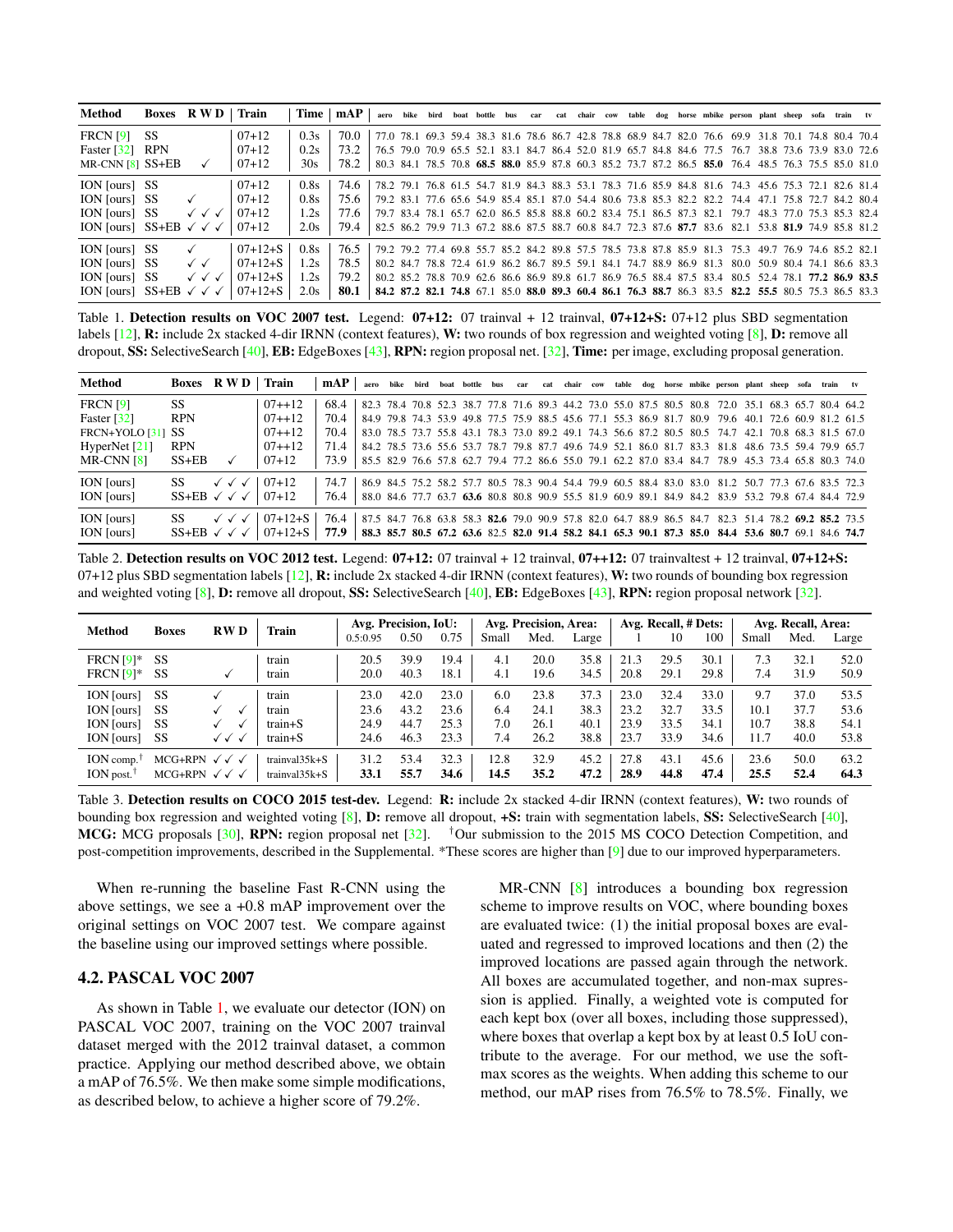<span id="page-5-4"></span>

<span id="page-5-3"></span>Figure 4. VOC 2007 normalized AP by size. Left to right: increasing complexity. Left-most bar in each group: Fast R-CNN; right-most bar: our best model that achieves 79.2% mAP on VOC 2007 test. Our detector has a particularly large improvement for small objects. See Hoiem [\[16\]](#page-8-35) for details on these metrics.

observed that our models are underfitting and we remove dropout from all layers to get a further gain up to 79.2%.

For a direct comparison to MR-CNN, we also trained our method on both SelectiveSearch [\[40\]](#page-9-1) and EdgeBoxes [\[43\]](#page-9-2) (SS+EB) but not segmentation labels. With these settings, we achieve 79.4% mAP with a runtime of  $2s/image,$  $2s/image,$ <sup>2</sup> while MR-CNN achieves 78.2% mAP at 30s/image. See Table [1.](#page-4-0)

# 4.3. PASCAL VOC 2012

We also evaluate on the slightly more challenging VOC 2012 dataset, submitting to the public evaluation server.<sup>[3](#page-5-1)</sup> In Table [2,](#page-4-1) we show the top methods on the public leaderboard as of the time of submission. Our detector obtains a mAP of 76.4%, which is several points higher than the next best submission, and is the most accurate for most categories.

## 4.4. MS COCO

Microsoft has recently released the Common Objects in Context dataset, which contains 80k training images ("2014 train") and 40k validation images ("2014 val"). There is an associated MS COCO challenge with a new evaluation metric, that averages mAP over different IoU thresholds, from 0.5 to 0.95 (written as "0.5:0.95"). This places a significantly larger emphasis on localization compared to the PASCAL VOC metric which only requires IoU of 0.5.

We are only aware of one baseline performance number for this dataset, as published in the Fast R-CNN paper, which cites a mAP of 19.7% on the 2015 test-dev set [\[9\]](#page-8-2). We trained our own Fast R-CNN model on "2014 train" using our longer training schedule and obtained a higher mAP of 20.5% mAP on the same set, which we use as a baseline. As shown in Table [3,](#page-4-2) when trained on the same images with the same schedule, our method obtains a large improvement over the baseline with a mAP of 24.9%.

Applying box voting [\[8\]](#page-8-0) gives us a further improvement (+1.6 mAP) on the original PASCAL VOC metric (IoU 0.5), but interestingly decreases performance (-0.3 mAP) on the new COCO metric (IOU 0.5:0.95). We note that this effect is entirely due to the change in metric, which weights localization errors differently. As described in the Supplemental, we fixed this for our competition submission by raising the box voting IoU threshold from 0.5 to  $\sim$  0.85.

We submitted ION to the 2015 MS COCO Detection Challenge and won the Best Student Entry with 3<sup>rd</sup> place overall. Using only a single model (no ensembling), our submission achieved 31.0% on test-competition score and 31.2% on test-dev score (Table [3\)](#page-4-2). After the competition, we further improved our test-dev score to 33.1% by adding left-right flipping and adjusting training parameters. See the Supplemental for details on our challenge submission.

#### 4.5. Improvement for small objects

In general, small objects are challenging for detectors: there are fewer pixels on the object, they are harder to localize, and there can be many more of them per image. Small objects are even more challenging for proposal methods. For all experiments, we are using selective search [\[40\]](#page-9-1) for object proposals, which performs very poorly on small objects in COCO with an average recall under 10% [\[29\]](#page-8-36).

We find that our detector shows a large relative improve-ment in this category. For COCO, if we look at small<sup>[4](#page-5-2)</sup> objects, average precision and average recall improve from 4.1% to 7.0% and from 7.3% to 10.7% respectively. We highlight that this is even higher than the baseline proposal method, which is only possible because we perform bounding box regression to predict improved box locations. Similarly, we show a size breakdown for VOC2007 test in Figure [4](#page-5-3) using Hoiem's toolkit for diagnosing errors [\[16\]](#page-8-35), and see similarly large improvements on this dataset as well.

#### 5. Design evaluation

In this section, we explore changes to our architecture and justify our design choices with experiments on PAS-CAL VOC 2007. All numbers in this section are VOC 2007 test mAP, trained on 2007 trainval + 2012 trainval, with the settings described in Section [4.1.](#page-3-3) Note that for this section, we use dropout in all networks, and a single round of bounding box regression at test time.

<span id="page-5-0"></span><sup>2</sup>On a single Titan X GPU, excluding proposal generation

<span id="page-5-1"></span><sup>3</sup>Anonymous URL: <http://host.robots.ox.ac.uk:8080/anonymous/B3VFLE.html>

<span id="page-5-2"></span><sup>&</sup>lt;sup>4</sup>"Small" means area  $\leq 32^2$  px; about 40% of COCO is "small."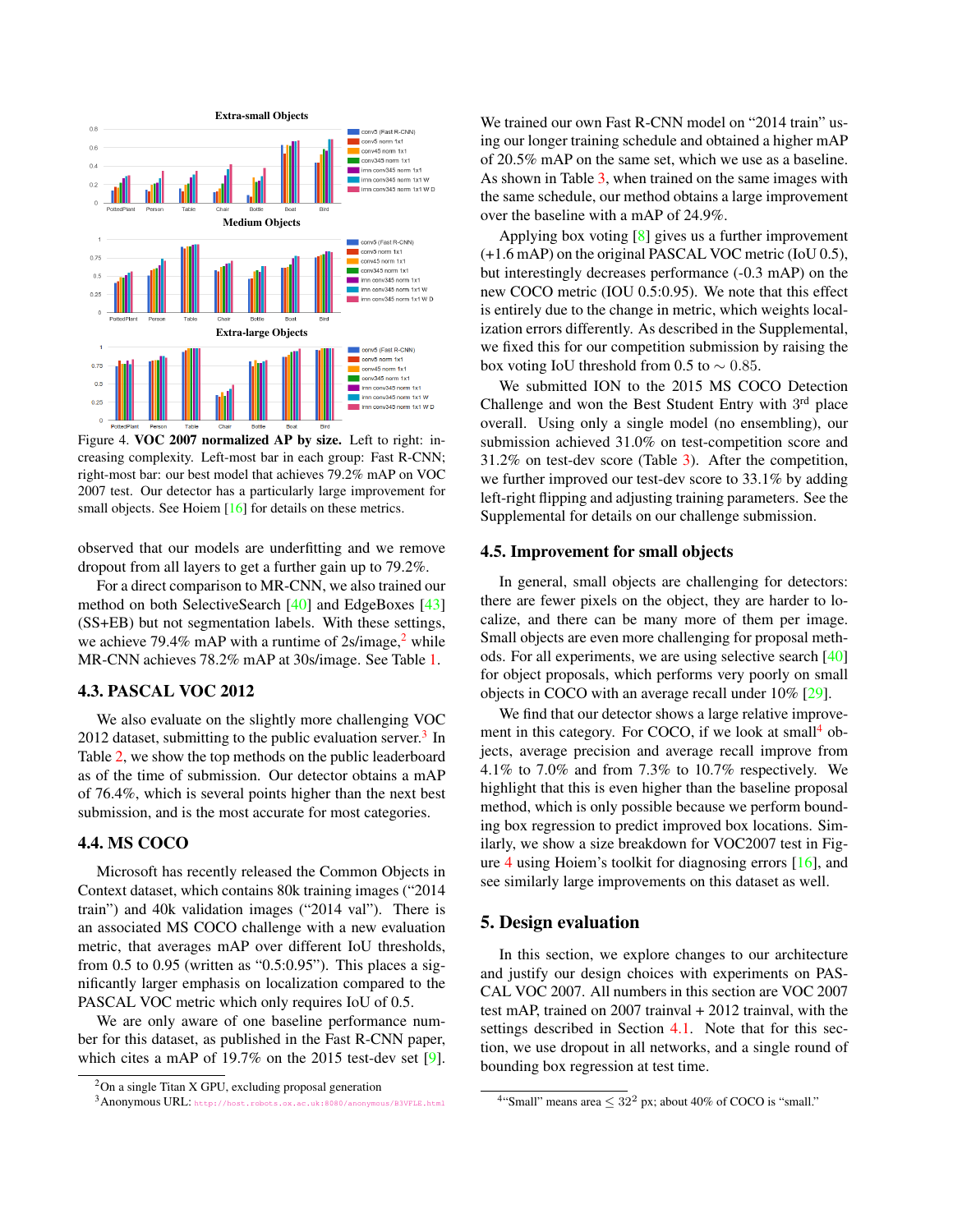<span id="page-6-5"></span>

|                                              | <b>ROI</b> pooling from: |         | Merge features using: |
|----------------------------------------------|--------------------------|---------|-----------------------|
| C <sub>2</sub> C <sub>3</sub> C <sub>4</sub> | C <sub>5</sub>           |         | $1x1$ L2+Scale+ $1x1$ |
|                                              |                          | $*70.8$ | 71.5                  |
|                                              |                          | 69.7    | 74.4                  |
|                                              |                          | 63.6    | 74.6                  |
|                                              |                          | 59.3    | 74.6                  |

<span id="page-6-2"></span>Table 4. Combining features from different layers. Metric: Detection mAP on VOC07 test. Training set: 07 trainval + 12 trainval. 1x1: combine features from different layers using a 1x1 convolution. L2+Scale+1x1: use L2 normalization, scaling (initialized to 1000), and 1x1 convolution, as described in section [3.1.](#page-2-1) These results do not include "context features." \*This entry is the same as Fast R-CNN [\[9\]](#page-8-2), but trained with our hyperparameters.

| L2 Normalization method |      | Scale:        |      |  |  |  |
|-------------------------|------|---------------|------|--|--|--|
|                         | Seg. | Learned Fixed |      |  |  |  |
| Sum across channels     |      | 76.4          | 76.2 |  |  |  |
| Sum over all entries    |      | 76.5          | 76.6 |  |  |  |

<span id="page-6-3"></span>Table 5. Approaches to normalizing feature amplitude. Metric: VOC07 test mAP. All items regularized with segmentation labels.

## 5.1. Pool from which layers?

As described in Section [3.1,](#page-2-1) our detector pools regions of interest (ROI) from multiple layers and combines the result. A straightforward approach would be to concatenate the ROI from each layer and reduce the dimensionality using a 1x1 convolution. As shown in Table [4](#page-6-2) (left column), this does not work. In VGG16, the convolutional features at different layers can have very different amplitudes, so that naively combining them leads to unstable learning. While it is possible in theory to learn a model with inputs of very different amplitude, this is ill-conditioned and does not work well in practice. It is necessary to normalize the amplitude such that the features being pooled from all layers have similar magnitude. Our method's normalization scheme fixes this problem, as shown in Table [4](#page-6-2) (right column).

# <span id="page-6-0"></span>5.2. How should we normalize feature amplitude?

When performing L2 normalization, there are a few choices to be made: do you sum over channels and perform one normalization per spatial location (as in ParseNet [\[25\]](#page-8-6)), or should you sum over all entries in each pooled ROI and normalize it as a single blob. Further, when re-scaling the features back to an fc6-compatible magnitude, should you use a fixed scale or should you learn a scale per channel? The reason why you might want to learn a scale per channel is that you get more sharing than you would if you relied on the 1x1 convolution to model the scale. We evaluate this in Table [5,](#page-6-3) and find that all of these approaches perform about the same, and the distinction doesn't matter for this problem. The important aspect is whether amplitude is taken into account; the different schemes we explored in Table [5](#page-6-3)

|  | <b>ROI</b> pooling from: | Use seg. loss? |      |      |
|--|--------------------------|----------------|------|------|
|  | $C3$ $C4$                | C5 IRNN        | No   | Yes  |
|  |                          |                | 69.9 | 70.6 |
|  |                          |                | 73.9 | 74.2 |
|  |                          |                | 75.1 | 76.2 |
|  |                          |                | 75.6 | 76.5 |
|  |                          |                | 49   | 76.8 |

<span id="page-6-4"></span>Table 6. Effect of segmentation loss. Metric: detection mAP on VOC07 test. Adding segmentation loss tends to improve detection performance by about 1 mAP, with no test-time penalty.

are all roughly equivalent in performance.

To determine the initial scale, we measure the mean scale of features pooled from conv5 on the training set, and use that as the fixed scale. Using Fast R-CNN, we measured the mean norm to be approximately 1000 when summing over all entries, and 130 when summing across channels.

#### <span id="page-6-1"></span>5.3. How much does segmentation loss help?

Although our target task is object detection, many datasets also have semantic segmentation labels, where the object class of every pixel is labeled. Many images in PAS-CAL VOC and every image in COCO has these labels. This is valuable information that can be incorporated into a training algorithm to improve performance.

As shown in Figure [2,](#page-2-0) when adding stacked IRNNs it is possible to have them also predict a semantic segmentation output—a multitask setup. In Table [6,](#page-6-4) we see that these extra labels consistently provide about a +1 point boost in mAP for object detection. This is because we are training the network with more bits of supervision, so even though we are adding extra labels that we do not care about during inference, the features inside the network are trained to contain more information than they would have otherwise if only trained on object detection. Since this is an extra layer used only for training, we can drop the layer at test time and get a +1 mAP point boost with no change in runtime.

# 5.4. How should we incorporate context?

While RNNs are a powerful mechanism of incorporating context, they are not the only method. For example, one could simply add more convolutional layers on top of conv5 and then pool out of the top convolutional layer. As shown in Figure [5,](#page-7-1) stacked 3x3 convolutions add two cells worth of context, and stacked 5x5 convolutions add 4 cells. Alternatively, one could use a global average and unpool (tile or repeat spatially) back to the original shape as in ParseNet [\[25\]](#page-8-6).

We compared these approaches on VOC 2007 test, shown in Table [7.](#page-7-2) The 2x stacked 4-dir IRNN layers have fewer parameters than the alternatives, and perform better on the test set (both with and without segmentation labels). Therefore, we use this architecture to compute "context features" for all other experiments.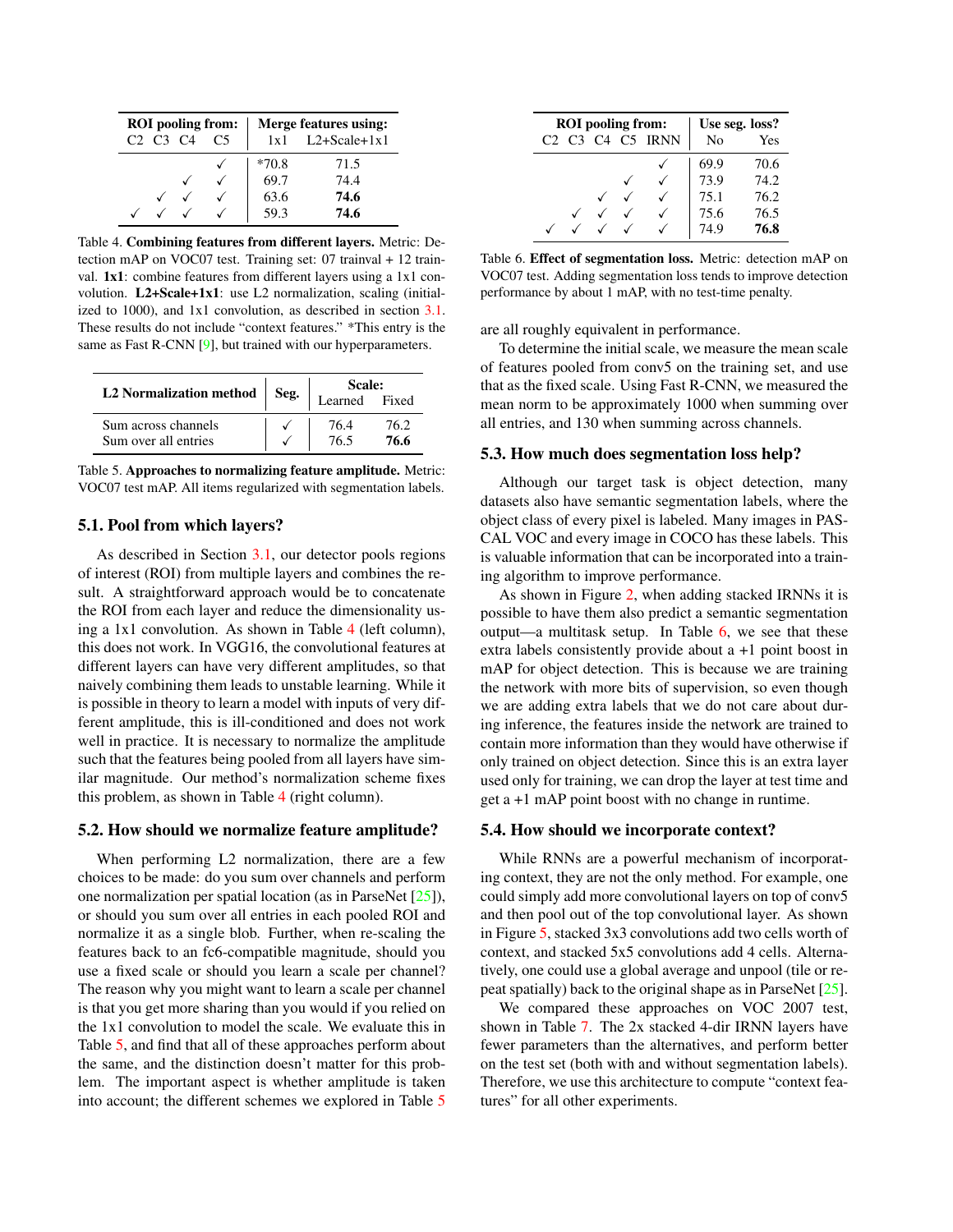<span id="page-7-5"></span>

<span id="page-7-1"></span>Figure 5. Receptive field of different layer types. When considering a single cell in the input, what output cells depend on it? (a) If we add two stacked 3x3 convolutions on top of conv5, then a cell in the input influences a 5x5 window in the output. (b) Similarly, for a 5x5 convolution, one cell influences a 9x9 window in the output. (c) For global average pooling, every cell in the output depends on the entire input, but the output is the same value repeated. (d) For IRNNs, every cell in the output depends on the entire input, but also varies spatially.

| <b>Context method</b>           | Seg. | mAP  |
|---------------------------------|------|------|
| (a) $2x$ stacked $512x3x3$ conv |      | 74.8 |
| (b) 2x stacked 256x5x5 conv     |      | 74.6 |
| (c) Global average pooling      |      | 74.9 |
| (d) 2x stacked 4-dir IRNN       |      | 75.6 |
| (a) $2x$ stacked $512x3x3$ conv |      | 75.2 |
| (d) 2x stacked 4-dir IRNN       |      | 76.5 |

<span id="page-7-2"></span>Table 7. Comparing approaches to adding context. All rows also pool out of conv3, conv4, and conv5. Metric: detection mAP on VOC07 test. Seg: if checked, the top layer received extra supervision from semantic segmentation labels.

## <span id="page-7-0"></span>5.5. Which IRNN architecture?

When designing the IRNN for incorporating context, there are a few basic decisions to be made, namely how many layers and how many hidden units per layer. In addition, we explore the idea of entirely removing the recurrent transition (equivalent to replacing it with the identity matrix), so that the IRNN consist of repeated steps of: accumulate, ReLU, accumulate, *etc*. Note that this is not the same as an integral/area image, since each step has ReLU.

As shown in Table  $8$ , the number of hidden units does not have a strong effect on the performance (Table [8\)](#page-7-3), so we choose 512 as the baseline size for all other experiments. In the Supplemental, we include additional experiments showing that 2 IRNN layers is optimal on VOC 2007 test. While stacking more convolution layers tends to make ConvNets perform better, the same is not always true for RNNs [\[19\]](#page-8-37).

Finally, we were surprised to discover that removing the recurrent  $W_{hh}$  transition performs almost as well as learning it (Table [8\)](#page-7-3). It seems that the input-to-hidden and hidden-to-output connections contain sufficient context that

|  | <b>ROI</b> pooling from:<br>C <sub>4</sub> C <sub>5</sub> IRNN | Seg. | # units | Yes  | Include $W_{hh}$ ?<br>N <sub>0</sub> |
|--|----------------------------------------------------------------|------|---------|------|--------------------------------------|
|  |                                                                |      | 128     | 76.4 | 75.5                                 |
|  |                                                                |      | 256     | 76.5 | 75.3                                 |
|  |                                                                |      | 512     | 76.5 | 76.1                                 |
|  |                                                                |      |         |      | 76.4                                 |

<span id="page-7-3"></span>Table 8. Varying the hidden transition. We vary the number of units and try either learning recurrent transition  $\mathbf{W}_{hh}$  initialized to the identity, or entirely removing it (same as setting  $W_{hh} = I$ ).

| <b>Variation</b>                                 | mAP  |
|--------------------------------------------------|------|
| Our method                                       | 76.5 |
| (a) Left-right then up-down                      | 76.5 |
| (b) Pool out of both IRNNs                       | 75.9 |
| (c) Combine $2x$ stacked $512x3x3$ conv and IRNN | 76.5 |

<span id="page-7-4"></span>Table 9. Other variations. Metric: VOC07 test mAP. We list some other variations that all perform about the same.

the recurrent transition can be removed and replaced with an addition, saving a large matrix multiply.

#### 5.6. Other variations

There are some other variations on our architecture that perform almost as well, which we summarize in Table [9.](#page-7-4) For example, (a) the first IRNN only processes two directions left/right and the second IRNN only processes up/down. This kind of operation was explored in ReNet [\[42\]](#page-9-3) and performs the same as modeling all four directions in both IRNN layers. We also explored (b) pooling out of both IRNNs, and (c) pooling out of both stacked convolutions and the IRNNs. None of these variations perform better than our main method.

### 6. Conclusion

This paper introduces the Inside-Outside Net (ION), an architecture that leverages context and multi-scale knowledge for object detection. Our architecture uses a 2x stacked 4-directional IRNN for context, and multi-layer ROI pooling with normalization for improved object description. To justify our design choices, we conducted extensive experiments evaluating choices like the number of layers combined, using segmentation loss, normalizing feature amplitudes, different IRNN architectures, and other variations. We achieve state-of-the-art results on both PASCAL VOC and COCO, and find our proposed architecture is particularly effective at improving detection of small objects.

Acknowledgements This project started as a Microsoft Research (MSR) internship, and was later supported by a NSERC PGS-D scholarship. We thank NVIDIA for the donation of K40 GPUs, and Abhinav Shrivastava and Ishan Misra for helpful discussions while at MSR.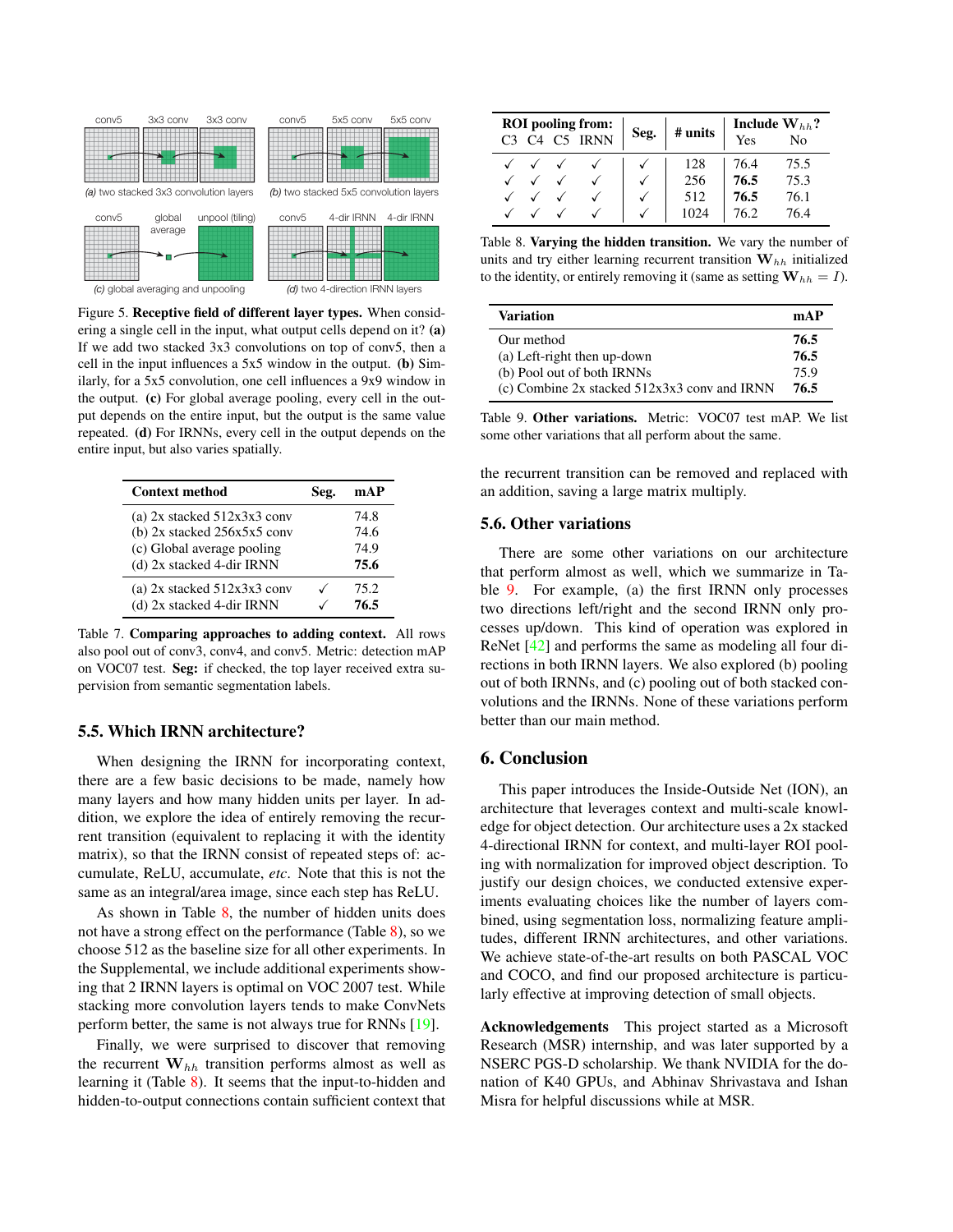# References

- <span id="page-8-25"></span>[1] P. Agrawal, R. Girshick, and J. Malik. Analyzing the performance of multilayer neural networks for object recognition. In *ECCV*, 2014. [3](#page-2-2)
- <span id="page-8-23"></span>[2] S. Behnke. *Hierarchical Neural Networks for Image Interpretation*. PhD thesis, Freie Universität Berlin, [2](#page-1-0)003. 2
- <span id="page-8-19"></span>[3] W. Byeon, T. M. Breuel, F. Raue, and M. Liwicki. Scene labeling with LSTM recurrent neural networks. In *CVPR*, 2015. [2](#page-1-0)
- <span id="page-8-20"></span>[4] K. Chatfield, K. Simonyan, A. Vedaldi, and A. Zisserman. Return of the devil in the details: Delving deep into convolutional nets. In *BMVC*, 2014. [2](#page-1-0)
- <span id="page-8-27"></span>[5] K. Cho, B. van Merrienboer, D. Bahdanau, and Y. Bengio. On the properties of neural machine translation: Encoderdecoder approaches. *arXiv preprint arXiv:1409.1259*, 2014. [3](#page-2-2)
- <span id="page-8-10"></span>[6] S. Divvala, D. Hoiem, J. Hays, A. Efros, and M. Hebert. An empirical study of context in object detection. In *CVPR*, 2009. [1](#page-0-1)
- <span id="page-8-16"></span>[7] M. Everingham, L. Van Gool, C. K. I. Williams, J. Winn, and A. Zisserman. The PASCAL Visual Object Classes (VOC) Challenge. *IJCV*, 2010. [2,](#page-1-0) [4](#page-3-4)
- <span id="page-8-0"></span>[8] S. Gidaris and N. Komodakis. Object detection via a multiregion & semantic segmentation-aware CNN model. In *ICCV*, 2015. [1,](#page-0-1) [5,](#page-4-3) [6](#page-5-4)
- <span id="page-8-2"></span>[9] R. Girshick. Fast R-CNN. In *ICCV*, 2015. [1,](#page-0-1) [2,](#page-1-0) [4,](#page-3-4) [5,](#page-4-3) [6,](#page-5-4) [7](#page-6-5)
- <span id="page-8-13"></span>[10] R. Girshick, J. Donahue, T. Darrell, and J. Malik. Rich feature hierarchies for accurate object detection and semantic segmentation. In *CVPR*, 2014. [1,](#page-0-1) [2](#page-1-0)
- <span id="page-8-18"></span>[11] A. Graves and J. Schmidhuber. Offline handwriting recognition with multidimensional recurrent neural networks. In *NIPS*, 2009. [2](#page-1-0)
- <span id="page-8-31"></span>[12] B. Hariharan, P. Arbelaez, L. Bourdev, S. Maji, and J. Malik. Semantic contours from inverse detectors. In *ICCV*, 2011. [5](#page-4-3)
- <span id="page-8-8"></span>[13] B. Hariharan, P. Arbeláez, R. Girshick, and J. Malik. Hypercolumns for object segmentation and fine-grained localization. In *CVPR*, 2015. [1,](#page-0-1) [2](#page-1-0)
- <span id="page-8-15"></span>[14] K. He, X. Zhang, S. Ren, and J. Sun. Spatial pyramid pooling in deep convolutional networks for visual recognition. In *ECCV*, 2014. [1,](#page-0-1) [2](#page-1-0)
- <span id="page-8-28"></span>[15] S. Hochreiter and J. Schmidhuber. Long short-term memory. *Neural Computation*, 1997. [3](#page-2-2)
- <span id="page-8-35"></span>[16] D. Hoiem, Y. Chodpathumwan, and Q. Dai. Diagnosing error in object detectors. In *ECCV*, 2012. [6](#page-5-4)
- <span id="page-8-14"></span>[17] J. H. Hosang, R. Benenson, P. Dollár, and B. Schiele. What makes for effective detection proposals? *arXiv preprint arXiv:1502.05082*, 2015. [1,](#page-0-1) [4](#page-3-4)
- <span id="page-8-29"></span>[18] Y. Jia, E. Shelhamer, J. Donahue, S. Karayev, J. Long, R. Girshick, S. Guadarrama, and T. Darrell. Caffe: Convolutional architecture for fast feature embedding. *arXiv preprint arXiv:1408.5093*, 2014. [4](#page-3-4)
- <span id="page-8-37"></span>[19] A. Karpathy, J. Johnson, and F.-F. Li. Visualizing and understanding recurrent networks. *arXiv preprint arXiv:1506.02078*, 2015. [8](#page-7-5)
- <span id="page-8-3"></span>[20] J. J. Koenderink and A. J. van Doorn. Representation of local geometry in the visual system. *Bio. cybernetics*, 1987. [1](#page-0-1)
- <span id="page-8-33"></span>[21] T. Kong, A. Yao, Y. Chen, and F. Sun. HyperNet: towards accurate region proposal generation and joint object detection. In *CVPR*, 2016. [5](#page-4-3)
- <span id="page-8-12"></span>[22] A. Krizhevsky, I. Sutskever, and G. Hinton. ImageNet classification with deep convolutional neural networks. In *NIPS*,  $2012.1, 2$  $2012.1, 2$  $2012.1, 2$  $2012.1, 2$
- <span id="page-8-24"></span>[23] Q. V. Le, N. Jaitly, and G. E. Hinton. A simple way to initialize recurrent networks of rectified linear units. *arXiv preprint arXiv:1504.00941*, 2015. [3](#page-2-2)
- <span id="page-8-17"></span>[24] T. Lin, M. Maire, S. Belongie, L. Bourdev, R. Girshick, J. Hays, P. Perona, D. Ramanan, P. Dollár, and C. L. Zitnick. Microsoft COCO: common objects in context. *arXiv e-prints*, arXiv:1405.0312 [cs.CV], 2014. [2,](#page-1-0) [4](#page-3-4)
- <span id="page-8-6"></span>[25] W. Liu, A. Rabinovich, and A. C. Berg. ParseNet: Looking wider to see better. *arXiv e-prints*, arXiv:1506.04579 [cs.CV], 2015. [1,](#page-0-1) [2,](#page-1-0) [7](#page-6-5)
- <span id="page-8-7"></span>[26] J. Long, E. Shelhamer, and T. Darrell. Fully convolutional networks for semantic segmentation. In *CVPR*, 2015. [1,](#page-0-1) [2,](#page-1-0) [4](#page-3-4)
- <span id="page-8-11"></span>[27] A. Oliva and A. Torralba. Modeling the shape of the scene: a holistic representation of the spatial envelope. In *IJCV*, 2001. [1](#page-0-1)
- <span id="page-8-9"></span>[28] D. Parikh, C. L. Zitnick, and T. Chen. Exploring tiny images: The roles of appearance and contextual information for machine and human object recognition. *PAMI*, 2011. [1](#page-0-1)
- <span id="page-8-36"></span>[29] P. O. Pinheiro, R. Collobert, and P. Dollár. Learning to segment object candidates. In *NIPS*, 2015. [6](#page-5-4)
- <span id="page-8-34"></span>[30] J. Pont-Tuset, P. Arbeláez, J. Barron, F. Marques, and J. Malik. Multiscale combinatorial grouping for image segmentation and object proposal generation. In *arXiv:1503.00848*, March 2015. [5](#page-4-3)
- <span id="page-8-32"></span>[31] J. Redmon, S. Divvala, R. Girshick, and A. Farhadi. You only look once: Unified, real-time object detection. *arXiv preprint arXiv:1506.02640*, 2015. [5](#page-4-3)
- <span id="page-8-1"></span>[32] S. Ren, K. He, R. Girshick, and J. Sun. Faster R-CNN: Towards real-time object detection with region proposal networks. In *NIPS*, 2015. [1,](#page-0-1) [3,](#page-2-2) [5](#page-4-3)
- <span id="page-8-30"></span>[33] O. Russakovsky, J. Deng, H. Su, J. Krause, S. Satheesh, S. Ma, Z. Huang, A. Karpathy, A. Khosla, M. Bernstein, A. C. Berg, and L. Fei-Fei. ImageNet Large Scale Visual Recognition Challenge. *arXiv preprint arXiv:1409.0575*, 2014. [4](#page-3-4)
- <span id="page-8-22"></span>[34] M. Schuster and K. K. Paliwal. Bidirectional recurrent neural networks. *IEEE Transactions on Signal Processing*, 1997. [2](#page-1-0)
- <span id="page-8-21"></span>[35] P. Sermanet, D. Eigen, X. Zhang, M. Mathieu, R. Fergus, and Y. LeCun. OverFeat: Integrated Recognition, Localization and Detection using Convolutional Networks. In *ICLR*, 2014. [2](#page-1-0)
- <span id="page-8-5"></span>[36] P. Sermanet, K. Kavukcuoglu, S. Chintala, and Y. LeCun. Pedestrian detection with unsupervised multi-stage feature learning. In *CVPR*, 2013. [1,](#page-0-1) [2](#page-1-0)
- <span id="page-8-4"></span>[37] K. Simonyan and A. Zisserman. Very deep convolutional networks for large-scale image recognition. In *ICLR*, 2015. [1,](#page-0-1) [3,](#page-2-2) [4](#page-3-4)
- <span id="page-8-26"></span>[38] U. the difficulty of training deep feedforward neural networks. Xavier glorot and yoshua bengio. In *AISTATS*, 2010. [3](#page-2-2)